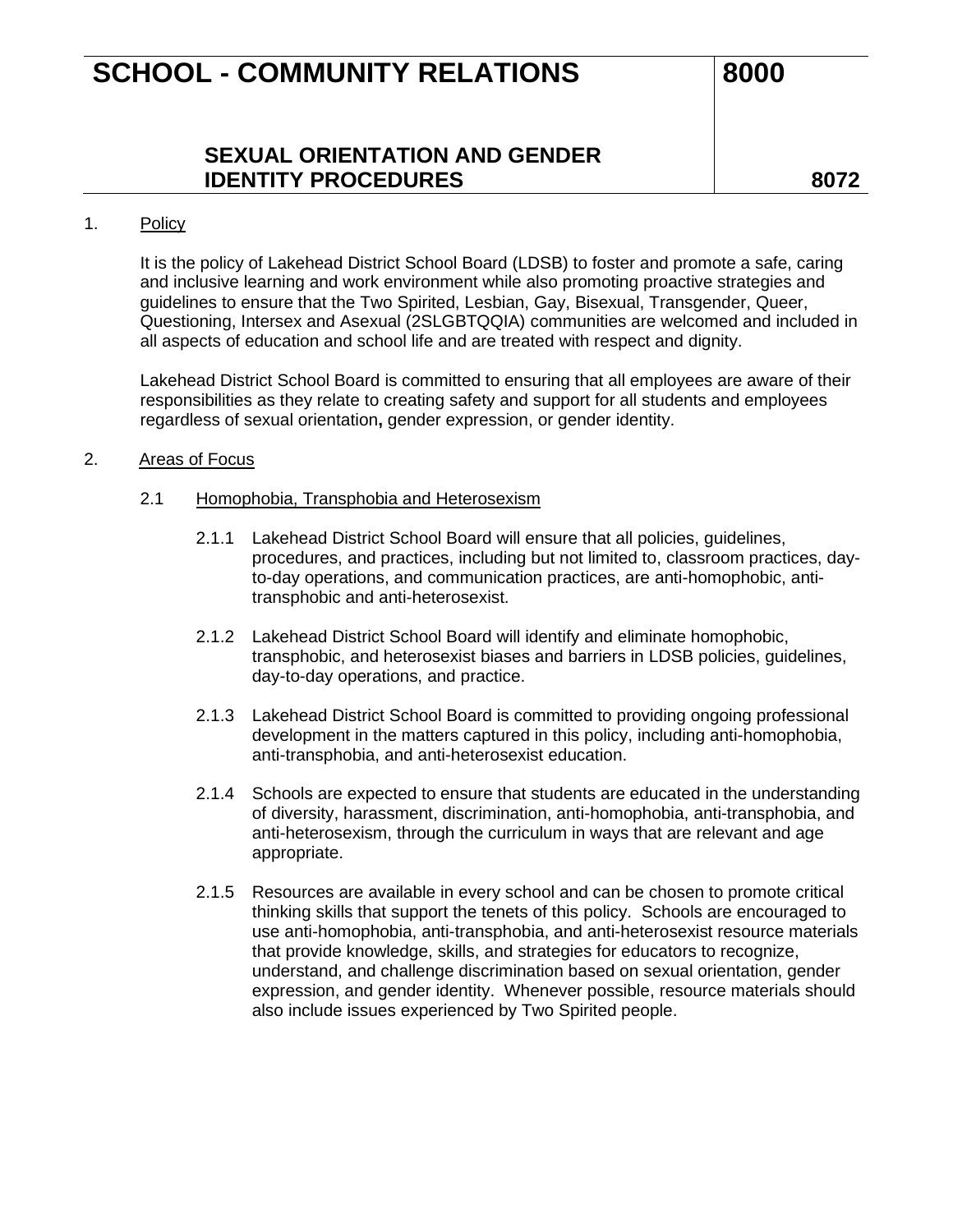### **SEXUAL ORIENTATION AND GENDER IDENTITY PROCEDURES 8072**

### 2.2 Confidentiality

- 2.2.1 In the interest of safe and supportive environments, LDSB is committed to ensuring that the confidentiality of the sexual orientation and gender identity of students and employees will be protected. Students and employees who identify as lesbian, gay, bisexual, transgender or transitioning will be given the support they require to do their work in a safe and respectful environment.
- 2.2.2 If a student is harmed as a result of their sexual orientation, gender expression or gender identity, or perceived sexual orientation, gender expression, or gender identity, an administrator will maintain the confidentiality of the student's sexual orientation or gender identity, and may not report the incident to the student's parent/guardian, if, in the administrator's opinion, doing so would put the student at risk of harm from the parent/guardian.

#### 2.3 Guidance and Counselling

- 2.3.1 Lakehead District School Board will ensure that student counselling services and programs are free from discriminatory biases related to sexual orientation and gender identification, and that these services and programs do not underestimate the potential of 2SLGBTQQIA students, because of bias and stereotyping related to sexual orientation, gender expression or gender identity.
- 2.3.2 Lakehead District School Board supports the rights of 2SLGBTQQIA students to counseling that is supportive, affirming and free from efforts on the part of counselors to try to change their sexual orientation, gender expression and gender identity through the use of or the referral to aversion, reparative, or conversion therapies.
- 2.3.3 School administrators and counsellors will ensure that counselling and support are provided to students who are dealing with sexual orientation, gender identity and gender expression related matters.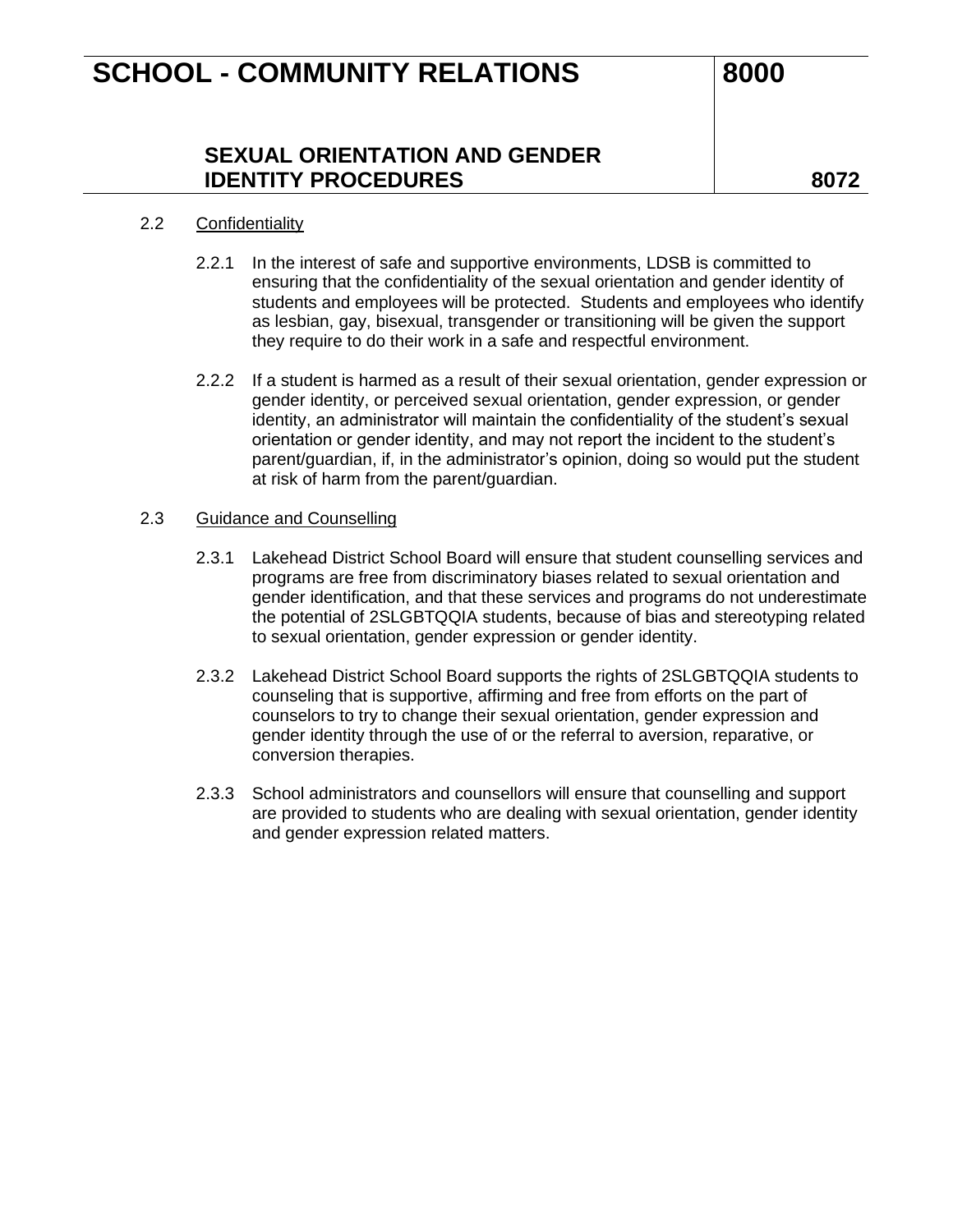## **SEXUAL ORIENTATION AND GENDER IDENTITY PROCEDURES 8072**

#### 2.4 Staff Development and Professional Learning

- 2.4.1 Lakehead District School Board will strive to ensure that curriculum delivery in all subject areas is consistent with the principles and practices of equity and inclusive education as they relate to sexual orientation and gender identity. Lakehead District School Board will honour this commitment by:
	- ensuring that its staff have access to a wide variety of bias-free teaching and learning materials;
	- supporting staff who choose to use learning materials with themes, topics or characters that reflect the diversity of sexual orientations;
	- ensuring that best practice, age and developmentally appropriate teaching and learning strategies are used to address the topic of sexual orientation;
	- ensuring that its facilities are spaces in which 2SLGBTQQIA students can participate in learning experiences without fear of harassment; and
	- ensuring that curriculum delivery, learning experiences, and assessment and evaluation practices are free from homophobia, transphobia and heterosexism.
- 2.4.2 Administrators will support teachers striving to include in their teaching positive images and accurate information about history and culture that reflects the accomplishments and contributions of 2SLGBTQQIA people.
- 2.4.3 Additional training and resources shall be provided to staff members and counsellors that is sensitive and responds knowledgeably to 2SLGBTQQIA students as well as students with 2SLGBTQQIA family members.
- 2.4.4 All employees of LDSB will be supported in being able to identify discriminatory attitudes and behaviours as described in the policy, and are expected to be committed to eliminating the harm, inequities, and barriers that might exist in relation to sexual orientation, gender expression and gender identity.

#### 2.5 Leadership

- 2.5.1 Lakehead District School Board will acknowledge, through its communication to students, staff and the community, that some children live in 2SLGBTQQIA headed families and need to be positively recognized and included as such.
- 2.5.2 Lakehead District School Board will provide leadership at all levels that fosters an environment of respect for all people regardless of sexual orientation, gender expression, and gender identity and will endeavour to raise awareness of issues related to sexual orientation, gender identity and equity throughout the LDSB's jurisdiction.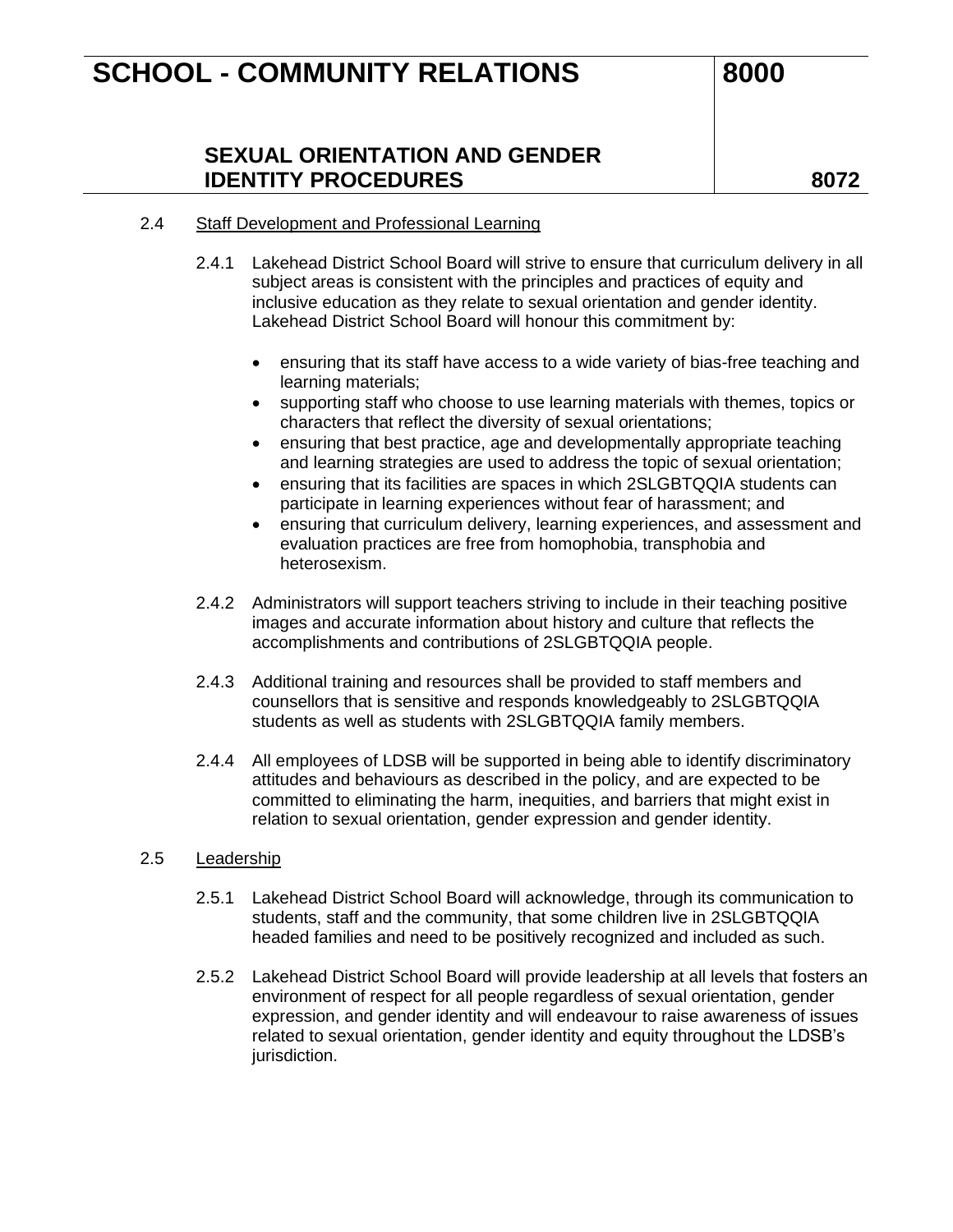## **SEXUAL ORIENTATION AND GENDER IDENTITY PROCEDURES 8072**

- 2.5.3 Lakehead District School Board will acknowledge that there are barriers that may prevent full participation in school-community relationships by 2SLGBTQQIA communities. Through engagement with these communities, LDSB will identify and remove barriers that do exist.
- 2.5.4 School administrators must ensure that students and staff practice appropriate behaviour and actions to prevent homophobic discrimination and harassment through greater awareness of and responsiveness to their harmful effects.
- 2.5.5 All administrators, teachers, counsellors, staff and student leaders will work together to support LDSB's position in the school community. Leaders in schools will ensure that activities are undertaken at the beginning of each school year to make all members of the school community aware of the expectations and provisions of this policy, including the expectation that every member of the school community will work purposefully to eliminate harmful behaviours and ensure safety and support for 2SLGBTQQIA students and staff.

#### 3. Guidelines and Principles

- 3.1 School administrators must respond to all complaints about discrimination based on sexual orientation, gender expression, and gender identity seriously, and ensure that they are dealt with effectively through consistently applied policy and procedures.
- 3.2 All administrators, teachers, counselors, staff, and student leaders, will model respect for 2SLGBTQQIA students and families.
- 3.3 It is the responsibility of all staff to exercise individual and collective responsibility to identify discriminatory attitudes and behaviours. School staff will work to eliminate systemic inequities and barriers to learning for 2SLGBTQQIA students.
- 3.4 All staff members have an obligation to intervene in any interaction involving the use of homophobic or transphobic epithets, slurs, and behaviours, regardless of the speaker's intentions, and to convey that such comments are against policy and are not acceptable in the school community.
- 3.5 Language or behaviour that degrades or incites hatred, prejudice, discrimination or harassment towards students or employees on the basis of their real or perceived sexual orientation, gender expression, or gender identity, is not acceptable. The prohibition of such language and behaviour should be specified in the school's code of conduct.
- 3.6 At least one member of staff should be identified as a safe contact for 2SLGBTQQIA students. School administrators are responsible for informing students, parents/guardians, and other staff, about the location and availability of this contact person.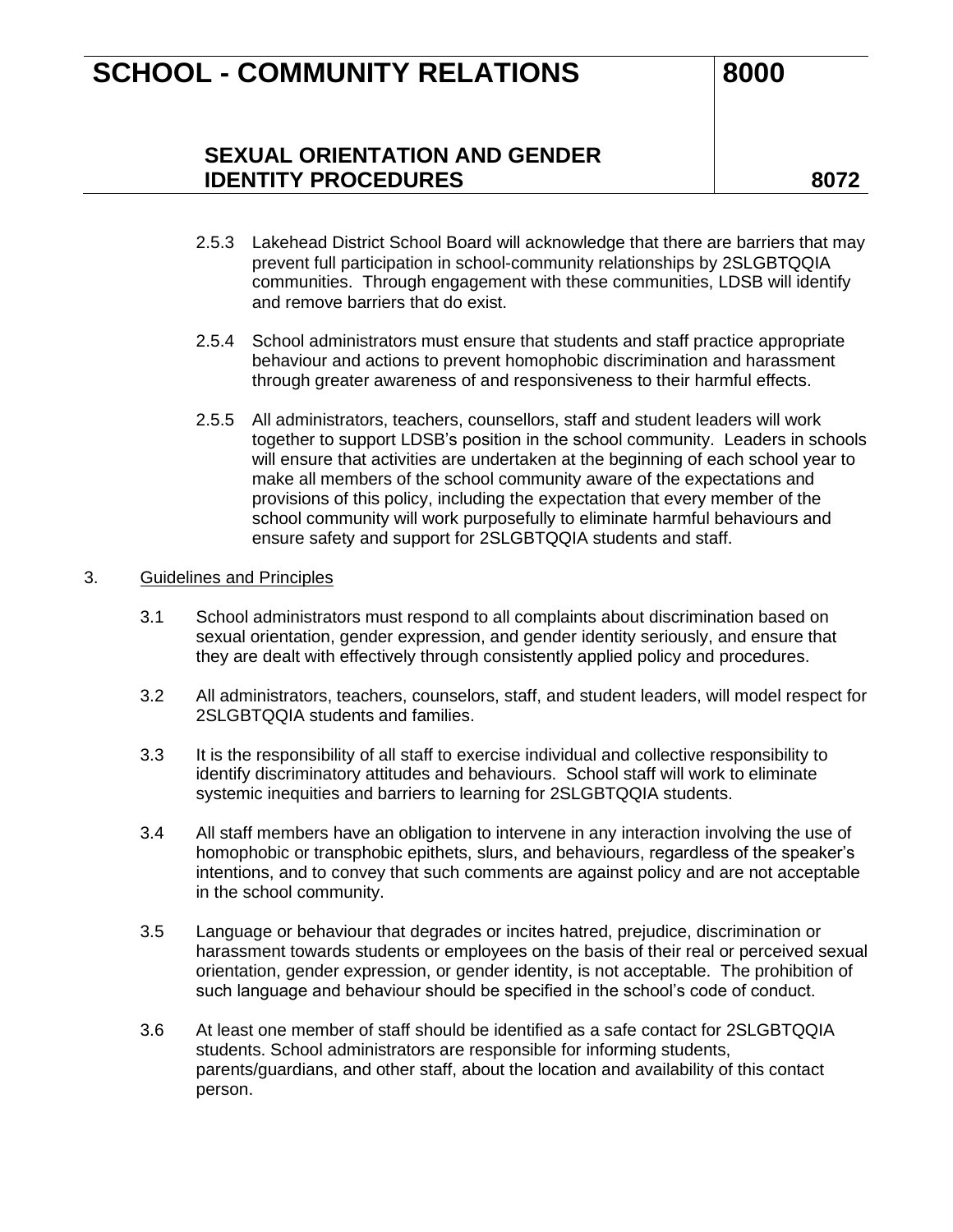## **SEXUAL ORIENTATION AND GENDER IDENTITY PROCEDURES 8072**

- 3.7 Working with the school's safe contact, administrators will visually mark an area as welcoming and reaffirming for 2SLGBTQQIA students and staff through the use of posters or other identifiers.
- 3.8 All secondary school administrators will continue to support the existing Gay/Straight Alliance clubs (GSAs) in their schools. Administrators will make best efforts to facilitate the formation of GSAs, where students or staff come forward requesting this support in other schools.
- 3.9 All GSAs will continue to be supported at the LDSB level with semi-annual meetings for GSA representatives from each school and their teacher advisors.
- 4. Definitions:

Asexual - an individual who does not experience sexual attraction to others.

Barriers - policies, procedures or practices that prevent equity of access and outcome. They can be both systemic and individual.

Bias - an inaccurate, limited, and fixed view of the world, or of a given situation, individuals, or groups. A bias against or towards members of a particular sexual orientation, gender expression or gender identity can be expressed through speech, nonverbal behaviour, and written and other media.

Bisexual - individuals who are romantically and/or sexually attracted to people of more than one gender, though not necessarily at the same time or to the same degree. Bisexual may also be defined as romantic and/or sexual attraction to people of all genders.

Gay - a person whose primary sexual orientation is to members of the same gender. It is sometimes used to refer to the general 2SLGBTQQIA community, but most often refers to gay men.

Gay-Straight Alliance (GSA) - student groups designed to create safe spaces for 2SLGBTQQIA students and allies.

Gender Identity - is each person's internal and individual experience of gender. It is their sense of being a woman, a man, both, neither, or anywhere along the gender spectrum. A person's gender identity may be the same as or different from their birth-assigned sex. Gender identity is fundamentally different from a person's sexual orientation.

Gender Expression - is how a person publicly presents their gender. This can include behaviour and outward appearance such as dress, hair, make-up, body language, and voice. A person's chosen name and pronoun are also common ways of expressing gender.

Harassment (the Ontario Human Rights Code) - means engaging in a course of a vexatious comment or conduct that is known to be, or ought reasonably to be known to be unwelcome, based on age, disability, family status, marital status, creed, race, ancestry, place of origin, colour, ethnic origin, sex, sexual orientation, gender identity, gender expression, citizenship, and record of offences. It can involve words or actions that are known or should be known to be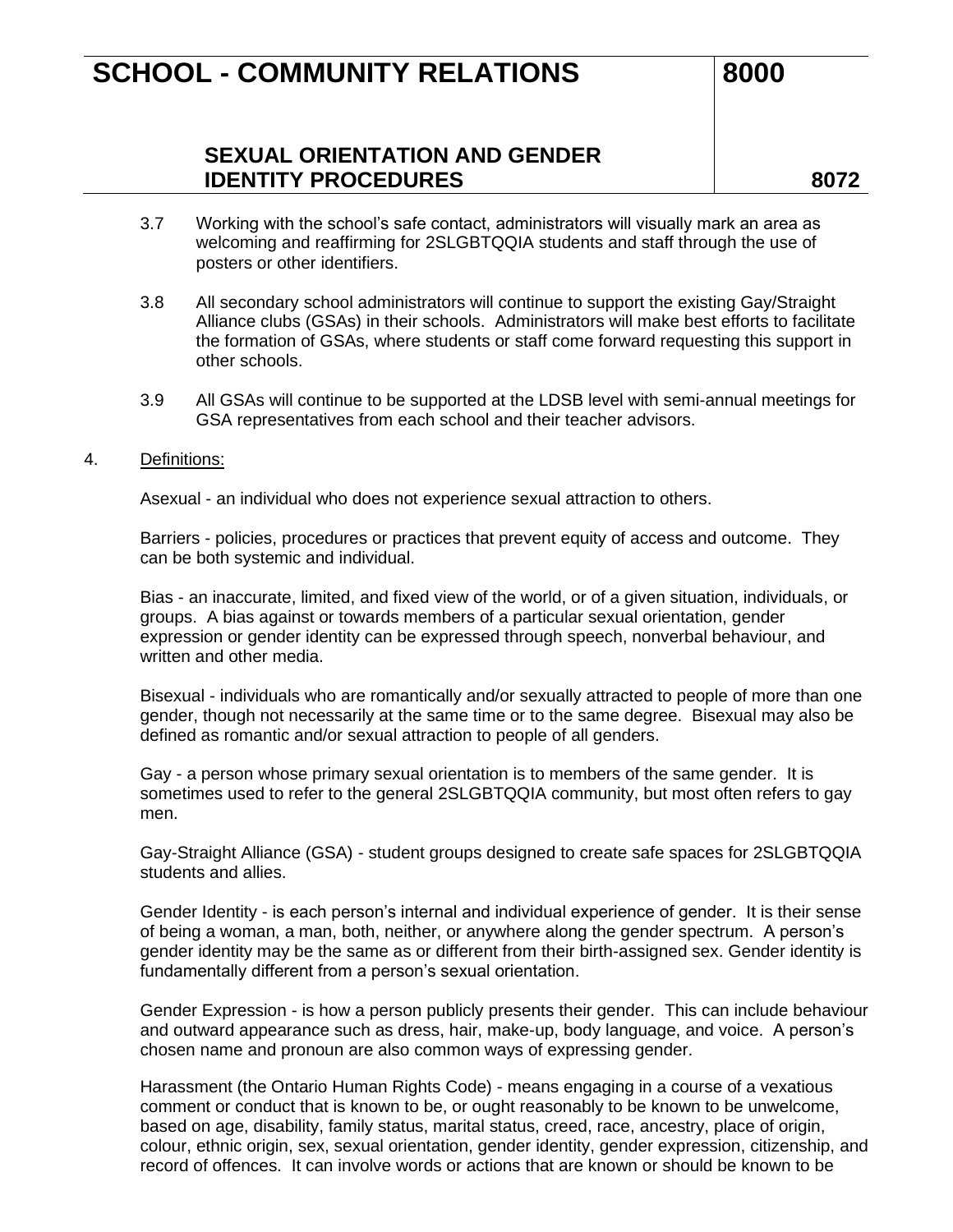## **SEXUAL ORIENTATION AND GENDER IDENTITY PROCEDURES 8072**

offensive, embarrassing, humiliating, demeaning or unwelcome, based on a ground of discrimination identified by the policy. It can include sexually explicit or other inappropriate comments, questions, jokes, name-calling, images, email and social media, transphobic, homophobic or other bullying, sexual advances, touching and other unwelcome and ongoing behaviour that insults, demeans, harms or threatens a person in some way. Assault or other violent behaviour is also a criminal matter.

Heterosexism - the belief in the exclusive privileging of heterosexuality and the expression of this belief in societal institutions and practices that deny, denigrate, or stigmatize nonheterosexual forms of behavior, identity, relationship, or community. This definition is often used in the context of discrimination against bisexual, lesbian and gay people that is less overt, and which may be unintentional and unrecognized by the person or organization responsible for the discrimination. Heterosexism excludes the needs, concerns, and life experiences of lesbian, gay and bisexual people, while it gives advantages to heterosexual people. Heterosexual - an individual whose primary sexual orientation is to members of the opposite gender. Heterosexual people are often referred to as "straight".

Homophobia - the irrational fear*,* hatred, or intolerance of lesbians and gay men, or any behaviour that falls outside of perceived traditional gender roles, usually based on erroneous myths and stereotypes. Homophobic acts may include, but are not limited to, jokes, namecalling, shunning/exclusion, and the promotion of hatred and violence targeting lesbian and gay individuals or groups.

Homosexual - an individual whose primary sexual and affectional attraction is to a person of the same sex. The medical and psychiatric origins of this term have made it unattractive to most lesbians and gay men as a way of describing themselves or their community.

Intersex - a term used to describe a person born with reproductive systems, chromosomes and/or hormones that are not easily characterized as male or female. This might include a woman with XY chromosomes or a man with ovaries instead of testes. Intersex characteristics occur in one out of every 1,500 births. Typically, intersex people are assigned one sex, male or female, at birth. Some intersex people identify with their assigned sex, while others do not.

Lesbian - a woman whose primary sexual orientation is to other women or who identifies as a member of the lesbian community.

2SLGBTQQIA – Two Spirited**,** Lesbian, Gay, Bisexual, Transsexual, Transgender, Queer and Questioning, Intersex and Asexual, is an acronym for individuals or communities. LGBT is also used.

Pansexual - individuals who are romantically and/or sexually attracted to people regardless of their gender identity. The definitions of Bisexual and Pansexual are similar but have some historical differences and meaning to others. Pansexual is sometimes seen as being under the umbrella of Bisexual in the acronym.

Queer - A reclaimed word that has been historically offensive and derogatory, though is now used sometimes as an umbrella term for the 2SLGBTQQIA community and may be used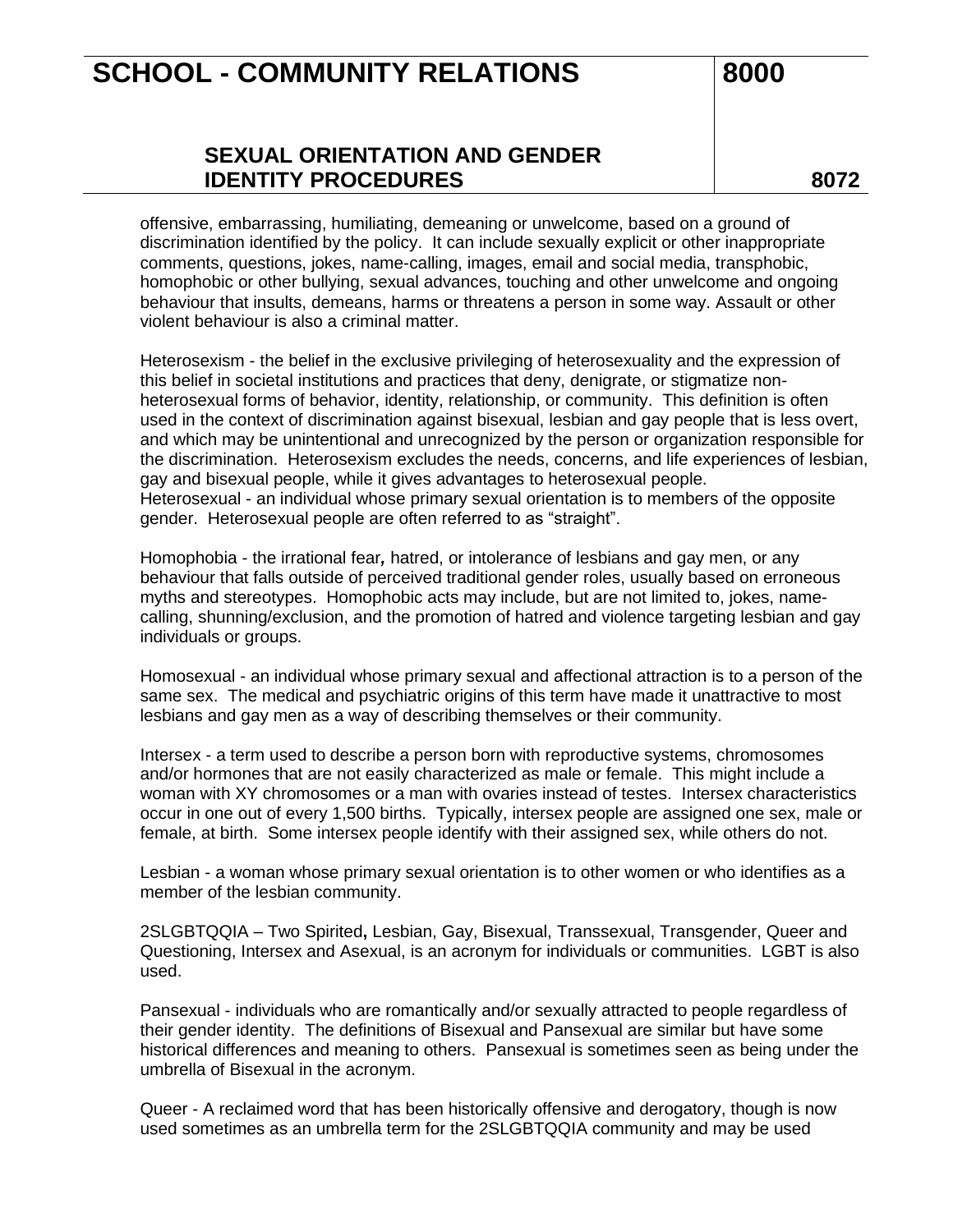### **SEXUAL ORIENTATION AND GENDER IDENTITY PROCEDURES 8072**

personally to describe one's identity.

Trans or transgender - is an umbrella term referring to people with diverse gender identities and expressions that differ from stereotypical gender norms. It includes, but is not limited to, people who identify as transgender, trans woman (male-to-female), trans man (female-to-male), transsexual, cross-dresser, gender non-conforming, gender variant or gender queer. Transgender is a broad term that can be used to describe a person whose gender identity is different from one assigned at birth, regardless of their status of surgical procedures or hormone therapy. Not all transgender people use hormone therapy or have surgery.

Transphobia - is the aversion to, fear or hatred of trans people and communities. Like other prejudices, it is based on stereotypes that are used to justify discrimination, harassment, and violence toward transgender people.

Transsexual - a person whose gender identity differs from their sex assigned at birth. They may or may not undergo medically supportive treatments to align their bodies with their gender identity, such as hormone therapy, sex reassignment surgery or other procedures. They may also undertake other changes to align their external attributes and appearance with their gender identity.

Two Spirit or Two Spirted - a term used by Indigenous people to describe from a cultural perspective people who are gay, lesbian, bisexual, trans or intersex. It is used to capture a concept that exists in many different Indigenous cultures and languages. For some, the term Two-Spirit describes a societal and spiritual role that people played within traditional societies, such as: mediators, keepers of certain ceremonies, transcending accepted roles of men and women, and filling a role as an established middle gender.

Questioning - individuals who are in the process of questioning their sexual orientation. They are often in need of support and understanding during this stage of their identity and are seeking information and guidance.